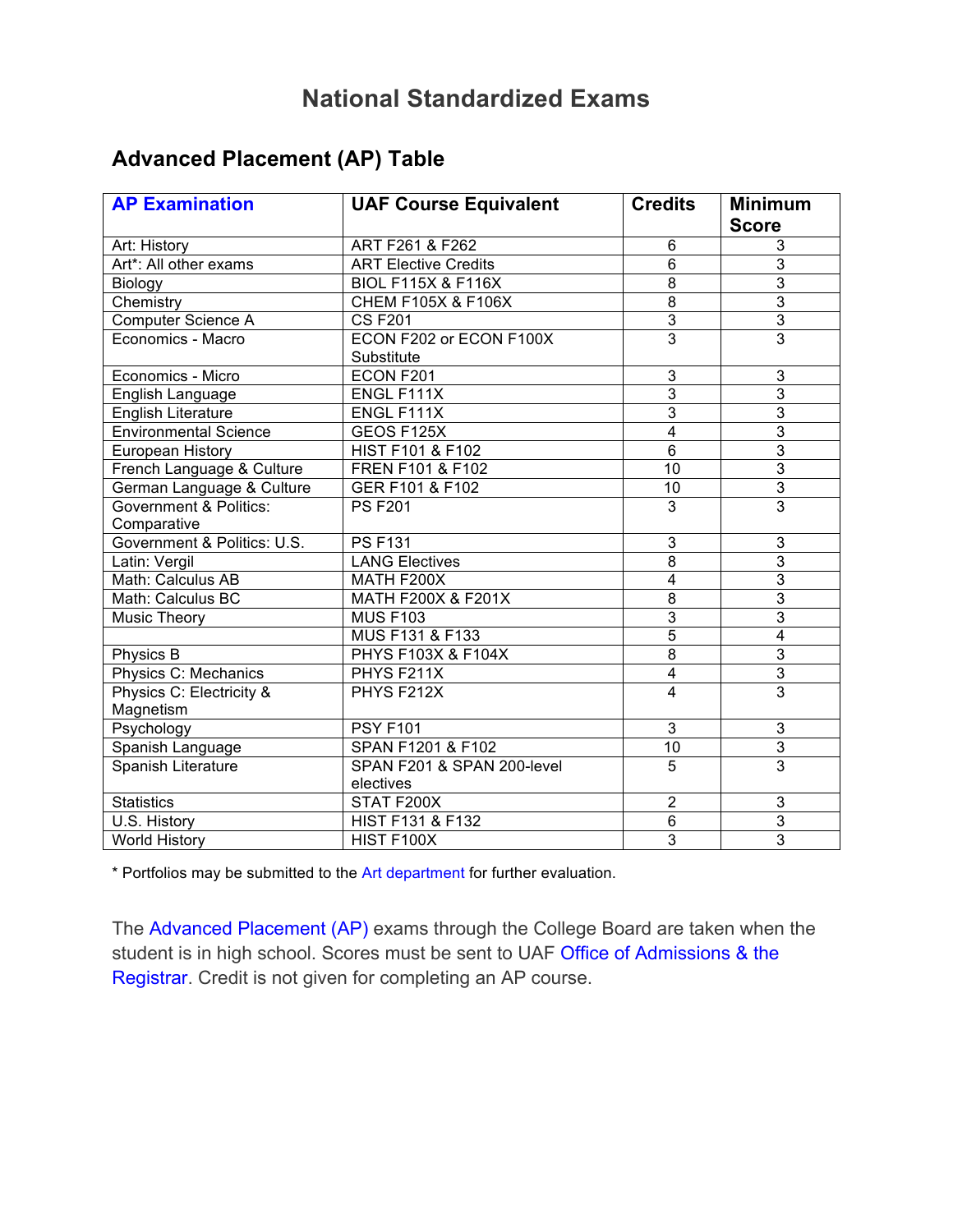## **International Baccalaureate (IB) Table**

| <b>IB Examination</b>                                                                           | <b>UAF Course Equivalent</b>                            | <b>Credits</b>  | <b>Minimum</b>          |
|-------------------------------------------------------------------------------------------------|---------------------------------------------------------|-----------------|-------------------------|
|                                                                                                 |                                                         |                 | <b>Score</b>            |
| Anthropology, Social & Cultural,<br><b>Higher Level</b>                                         | <b>ANTH F100X Substitute</b>                            | 3               | 4                       |
| Biology, Higher Level                                                                           | <b>BIOL F115X &amp; F116X</b>                           | 8               | 4                       |
| Chemistry, Standard Level                                                                       | CHEM F103X & CHEM F104X                                 | $\overline{8}$  | $\overline{\mathbf{4}}$ |
| Chemistry, Higher Level                                                                         | <b>CHEM F105X &amp; F106X</b>                           | $\overline{8}$  | $\overline{\mathbf{4}}$ |
| Classical Greek, Higher Level                                                                   | Humanities Elective Credits (h)                         | $\overline{6}$  | $\overline{\mathbf{4}}$ |
| French, Standard Level                                                                          | FREN F101 & F102                                        | $\overline{10}$ | $\overline{\mathbf{4}}$ |
| French, Higher Level                                                                            | FREN F101 & F102 & F201 & F202                          | $\overline{16}$ | $\overline{\mathbf{4}}$ |
| German, Standard Level                                                                          | GER F101 & F102                                         | 10              | $\overline{\mathbf{4}}$ |
| German, Higher Level                                                                            | GER F101 & F102 & F201 & F202                           | 16              | $\overline{4}$          |
| Japanese, Standard Level                                                                        | JPN F101 & F102                                         | $\overline{8}$  | $\overline{4}$          |
| Japanese, Higher Level                                                                          | JPN F101 & F102 & F201 & F202                           | $\overline{20}$ | $\overline{\mathbf{4}}$ |
| History of Europe & the Islamic<br>World, Higher Level                                          | HIST F100X Substitute & HIST<br><b>Elective Credits</b> | 6               | $\overline{4}$          |
| Latin, Higher Level                                                                             | LAT F101 & LAT F102                                     | 6               | 4                       |
| Language A1 (English), Higher                                                                   | <b>ENGL F111X &amp; ENGL Elective</b>                   | $\overline{6}$  | $\overline{4}$          |
| Level                                                                                           | Credits                                                 |                 |                         |
| Mathematics, Higher Level                                                                       | MATH F200X                                              | 4               | 5                       |
| Mathematics w/Series & ODE                                                                      | MATH F200X & F201X                                      | $\overline{8}$  | $\overline{5}$          |
| Option, Higher Level                                                                            |                                                         |                 |                         |
| Mathematics & Further Math,                                                                     | MATH F200X & F201X & MATH                               | $\overline{11}$ | 5                       |
| Higher Level & Standard Level                                                                   | <b>Elective Credits</b>                                 |                 |                         |
| Philosophy, Higher Level                                                                        | <b>PHIL F102</b>                                        | 3               | 4                       |
| Physics, Standard Level                                                                         | PHYS F103X                                              | $\overline{4}$  | $\overline{\mathbf{4}}$ |
| Physics, Higher Level                                                                           | <b>PHYS F103X &amp; F104X</b>                           | 8               | 4                       |
| Russian, Standard Level                                                                         | RUSS F101 & F102                                        | 10              | $\overline{\mathbf{4}}$ |
| Russian, Higher Level                                                                           | RUSS F101 & F102 & F201 & F202                          | 18              | $\overline{\mathbf{4}}$ |
| Spanish, Standard Level                                                                         | SPAN F101 & F102                                        | 10              | $\overline{\mathbf{4}}$ |
| Spanish, Higher Level                                                                           | SPAN F101 & F102 & F201 & F202                          | 16              | $\overline{\mathbf{4}}$ |
| Theatre, Standard Level                                                                         | <b>THR F200X</b>                                        | 10              | 4                       |
| Theatre, Higher Level                                                                           | THR F200X & THR Elective Credits                        | 4               | 4                       |
| 20 <sup>th</sup> Century World History:<br>History of Africa, Higher Level                      | HIST F100X & HIST Elective Credits                      | $\overline{6}$  | $\overline{\mathbf{4}}$ |
| 20 <sup>th</sup> Century World History:<br>History of the Americas, Higher<br>Level             | <b>HIST F100X &amp; HIST Elective Credits</b>           | 6               | 4                       |
| 20 <sup>th</sup> Century World History:<br>History of Asia & Oceania,<br><b>Higher Level</b>    | HIST F100X & HIST Elective Credits                      | 6               | 4                       |
| 20 <sup>th</sup> Century World History:<br>History of Europe & the Middle<br>East, Higher Level | HIST F100X & HIST Elective Credits                      | 6               | 4                       |

The International Baccalaureate (IB) exams are taken when the student is in high school. Students must submit an official record of their IB certificate(s) or diploma to the Office of Admissions & the Registrar.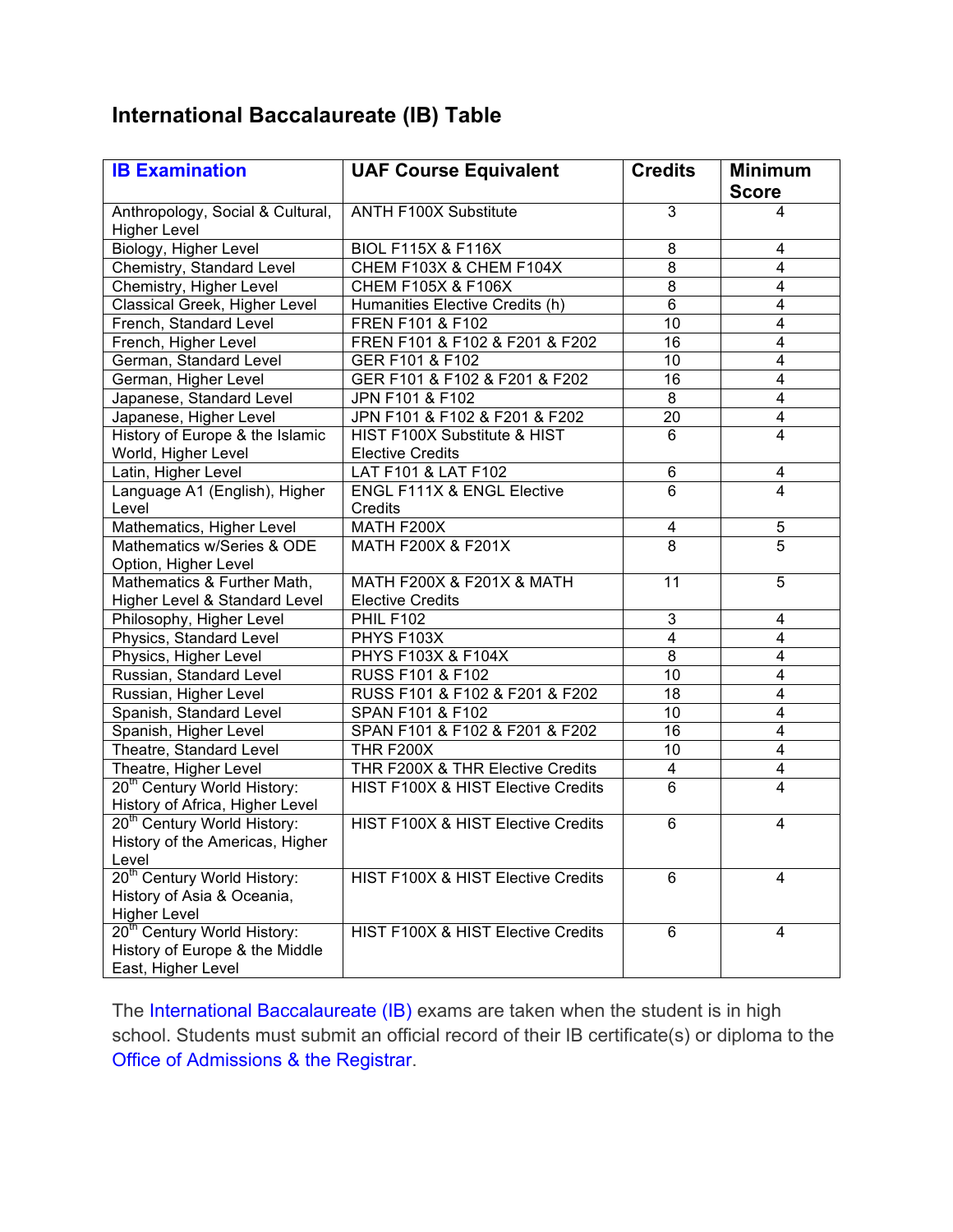#### **College Level Examination Program (CLEP) Table**

| <b>CLEP Examination</b>                             | <b>UAF Course Equivalent</b>         | <b>Credits</b>  | <b>Minimum Score</b> |
|-----------------------------------------------------|--------------------------------------|-----------------|----------------------|
| Algebra (College)                                   | MATH F107X or F161X                  | $4$ or $3$      | 50                   |
| <b>American Government</b>                          | <b>PS F101</b>                       | 3               | 50                   |
| Calculus                                            | MATH F200X                           | 4               | 50                   |
| Chemistry, General                                  | <b>CHEM F105X &amp; F106X</b>        | 8               | 50                   |
| <b>College Composition</b>                          | ENGL F111X                           | $\overline{3}$  | 50                   |
| College Mathematics**                               | Mathematics Elective Credits (m)     | $\overline{3}$  | 50                   |
| <b>Financial Accounting</b>                         | ACCT F261                            | $\overline{3}$  | 50                   |
| French* (Levels 1 & 2)                              | FREN F101 & F102                     | 10              | 50                   |
|                                                     | FREN F101 & F102 & F201 & F202       | 16              | 59                   |
| German* (Levels 1 & 2)                              | <b>GER F101</b>                      | 5               | 39                   |
|                                                     | GER F101 & F102                      | $\overline{10}$ | 50                   |
|                                                     | GER F101 & F102 & F201               | 13              | $\overline{55}$      |
|                                                     | GER F101 & F102 & F201 & F202        | 16              | 60                   |
| History of the U.S. I Early<br>Colonization to 1877 | HIST F131                            | $\overline{3}$  | 50                   |
| History of the U.S. II 1865 to the<br>present       | <b>HIST F132</b>                     | $\overline{3}$  | 50                   |
| Human Growth & Development                          | <b>PSY F240</b>                      | $\overline{3}$  | 50                   |
| Humanities**                                        | Humanities Elective Credits (h)      | 6               | 50                   |
| Natural Sciences**                                  | Natural Science Elective Credits (n) | 6               | 50                   |
| Precalculus                                         | <b>MATH F107X &amp; F108</b>         | $\overline{7}$  | 50                   |
| Principles of Microeconomics                        | ECON F201                            | $\overline{3}$  | 50                   |
| Principles of Macroeconomics                        | ECON F202 or ECON F100X substitute   | $\overline{3}$  | 50                   |
| Psychology, Introductory                            | <b>PSY F101</b>                      | 3               | 50                   |
| Social Sciences & History**                         | Social Science Elective Credits (s)  | 6               | 50                   |
| Sociology, Introductory                             | SOC F100X or SOC Elective Credits    | 3               | 50                   |
| Spanish* (Levels 1 & 2)                             | SPAN F101                            | 5               | 39                   |
|                                                     | SPAN F101 & F102                     | $\overline{10}$ | 50                   |
|                                                     | SPAN F101 & F102 & F201              | 13              | $\overline{57}$      |
|                                                     | SPAN F101 & F102 & F201 & F202       | 16              | 63                   |
| Western Civilization I Ancient Near<br>East to 1648 | HIST F101 or HISTF100X Substitute    | 3               | 50                   |
| Western Civilization II 1648 to the<br>present      | HIST F102 or HIST F100X Substitute   | $\overline{3}$  | 50                   |

\* Language ability is the equivalent to that of students who have completed two to four semesters of college-level language study.

\*\* If the student has already earned (from any source) 6 semester credits in the subject areas of humanities, social sciences/history, natural sciences or college mathematics, no credit will be awarded for successfully completing the general exam (identified as receiving elective credit only) in any of the subject areas listed above. For example, if the student has already earned 6 credits of humanities and he or she takes a CLEP general humanities exam, he or she will not receive any credit; if the student has only earned 3 humanities credits, he or she can be awarded an additional 3 credits for successfully completing the CLEP exam.

**NOTE:** Students may not duplicate a course for which credit has already been earned or in which the student is currently enrolled. Students must wait at least one year after the end of an audited course before taking the CLEP exam for that course. To register for a CLEP exam or for more information, contact UAF Testing Services at 907-474- 5277. Cost is \$105 per test. Active military students may take the test for free on base or for \$25 through Testing Services.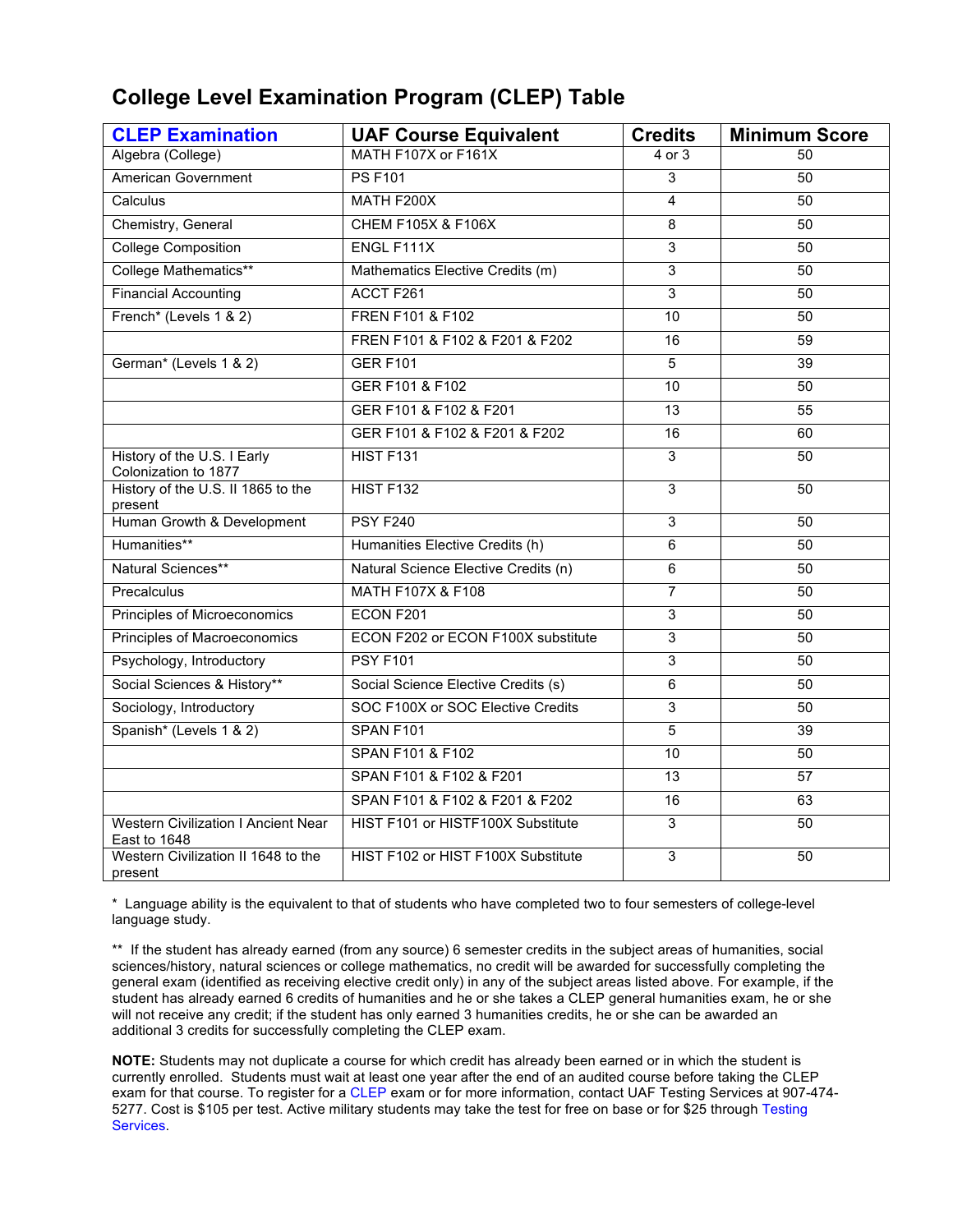### **Foreign Language Achievement Testing Service (FLATS) Table**

| <b>FLATS Examination</b> | <b>UAF Course Equivalent</b>      | <b>Credits</b>  | <b>Minimum Score</b> |
|--------------------------|-----------------------------------|-----------------|----------------------|
| Afrikaans                | FL elective and/or PHC substitute | 12              | Pass                 |
| Albanian                 | FL elective and/or PHC substitute | 12              | Pass                 |
| Arabic                   | FL elective and/or PHC substitute | 12              | Pass                 |
| Armenian                 | FL elective and/or PHC substitute | 12              | Pass                 |
| <b>Bulgarian</b>         | FL elective and/or PHC substitute | $\overline{12}$ | Pass                 |
| Cambodian                | FL elective and/or PHC substitute | $\overline{12}$ | Pass                 |
| Cantonese-Simplified     | FL elective and/or PHC substitute | $\overline{12}$ | Pass                 |
| Cantonese-Traditional    | FL elective and/or PHC substitute | 12              | Pass                 |
| Cebuano                  | FL elective and/or PHC substitute | 12              | Pass                 |
| Croatian                 | FL elective and/or PHC substitute | 12              | Pass                 |
| Czech                    | FL elective and/or PHC substitute | 12              | Pass                 |
| Danish                   | FL elective and/or PHC substitute | 12              | Pass                 |
| Dutch                    | FL elective and/or PHC substitute | 12              | Pass                 |
| Estonian                 | FL elective and/or PHC substitute | 12              | Pass                 |
| Fijian                   | FL elective and/or PHC substitute | $\overline{12}$ | Pass                 |
| Finnish                  | FL elective and/or PHC substitute | $\overline{12}$ | Pass                 |
| Georgian                 | FL elective and/or PHC substitute | 12              | Pass                 |
| Greek                    | FL elective and/or PHC substitute | $\overline{12}$ | Pass                 |
| Haitian-Creole           | FL elective and/or PHC substitute | 12              | Pass                 |
| Hmong                    | FL elective and/or PHC substitute | 12              | Pass                 |
| Hungarian                | FL elective and/or PHC substitute | 12              | Pass                 |
| Icelandic                | FL elective and/or PHC substitute | $\overline{12}$ | Pass                 |
| Ilonggo-Hiligaynon       | FL elective and/or PHC substitute | $\overline{12}$ | Pass                 |
| Indonesian               | FL elective and/or PHC substitute | $\overline{12}$ | Pass                 |
| Italian                  | FL elective and/or PHC substitute | $\overline{12}$ | Pass                 |
| Japanese                 | FL elective and/or PHC substitute | 12              | Pass                 |
| Korean                   | FL elective and/or PHC substitute | 12              | Pass                 |
| Latvian                  | FL elective and/or PHC substitute | 12              | Pass                 |
| Lithuanian               | FL elective and/or PHC substitute | 12              | Pass                 |
| Malagasy                 | FL elective and/or PHC substitute | 12              | Pass                 |
| Malay                    | FL elective and/or PHC substitute | 12              | Pass                 |
| Mandarin-Simplified      | FL elective and/or PHC substitute | $\overline{12}$ | Pass                 |
| Mandarin-Traditional     | FL elective and/or PHC substitute | $\overline{12}$ | Pass                 |
| Mongolian                | FL elective and/or PHC substitute | $\overline{12}$ | Pass                 |
| Norwegian                | FL elective and/or PHC substitute | $\overline{12}$ | Pass                 |
| Persian-Farsi            | FL elective and/or PHC substitute | 12              | Pass                 |
| Polish                   | FL elective and/or PHC substitute | 12              | Pass                 |
| Portuguese-Brazilian     | FL elective and/or PHC substitute | $\overline{12}$ | Pass                 |
| Portuguese-Continental   | FL elective and/or PHC substitute | 12              | Pass                 |
| Romanian                 | FL elective and/or PHC substitute | 12              | Pass                 |
| Russian                  | FL elective and/or PHC substitute | 12              | Pass                 |
| Samoan                   | FL elective and/or PHC substitute | $\overline{12}$ | Pass                 |
| Serbian                  | FL elective and/or PHC substitute | 12              | Pass                 |
| Swedish                  | FL elective and/or PHC substitute | 12              | Pass                 |
| Tagalog                  | FL elective and/or PHC substitute | 12              | Pass                 |
| Tahitian                 | FL elective and/or PHC substitute | 12              | Pass                 |
| Thai                     | FL elective and/or PHC substitute | 12              | Pass                 |
| Tongan                   | FL elective and/or PHC substitute | 12              | Pass                 |
| Ukrainian                | FL elective and/or PHC substitute | 12              | Pass                 |
| Vietnamese               | FL elective and/or PHC substitute | $\overline{12}$ | Pass                 |

Brigham Young University's (BYU) Foreign Language Achievement Testing Service (FLATS) provides online non-English language correspondence tests. The first 10 credits may be applied to the Perspectives on the Human Condition (PHC) requirement and any additional credits will be awarded general humanities credit. Students register for the exam through BYU. The exam is administered by Testing Services. Cost is \$110 per test.